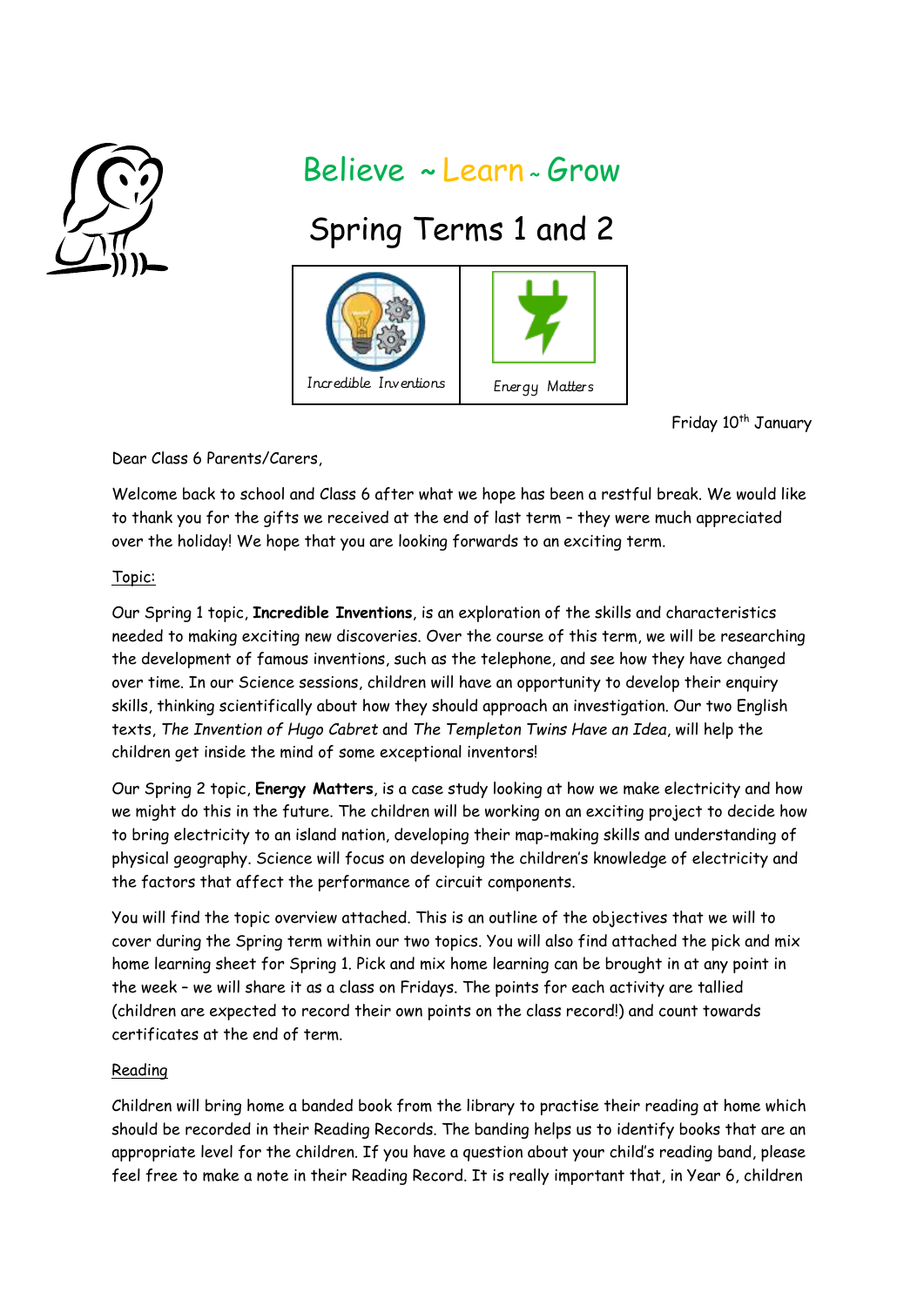have a mixture of reading independently, reading aloud to adults and being read to. Asking questions about what has been read is key to help develop children's comprehension skills. We would recommend that children read at home with an adult 3 or 4 times a week.

#### Times Tables

Children will have regular opportunities to practise times tables in class using Times Tables Rockstar. This is a really good way to support their understanding at home. These are key facts that need to be secure in Year 6 to support calculations in other aspects of Maths, such as fractions, division and percentages.

#### Spellings

Spellings are handed out on a Monday and tested on a Friday. Children should practise by writing sentences to support their understanding of the 10 spellings in context. To further support spellings, we would recommend using spellingframe.co.uk. This is a fantastic resource to support the phonetic understanding of spelling and will also be used in class.

#### PE:

PE sessions will usually take place on Mondays and Wednesdays. In Spring 1, we will have sessions from Superstars on Wednesday afternoons. The children will need a white t-shirt, green or black shorts, a change of socks and trainers.

#### PGL and SATs Meeting

We will be holding a PGL/SATs meeting on Friday 7<sup>th</sup> February at 3:05pm in Class 6. In this meeting, we will be looking at the PGL daily schedule, probable activities and distributing a provisional kit list. We try to hold this meeting before the half term so that there is time during the holiday to organise any extra kit that may need to be found. We will also be talking about this year's SATs, providing a provisional timetable for the tests and giving some general advice. If you are unable to make this meeting but have questions about either topic, please feel free to contact us beforehand so that we can help.

#### Values: